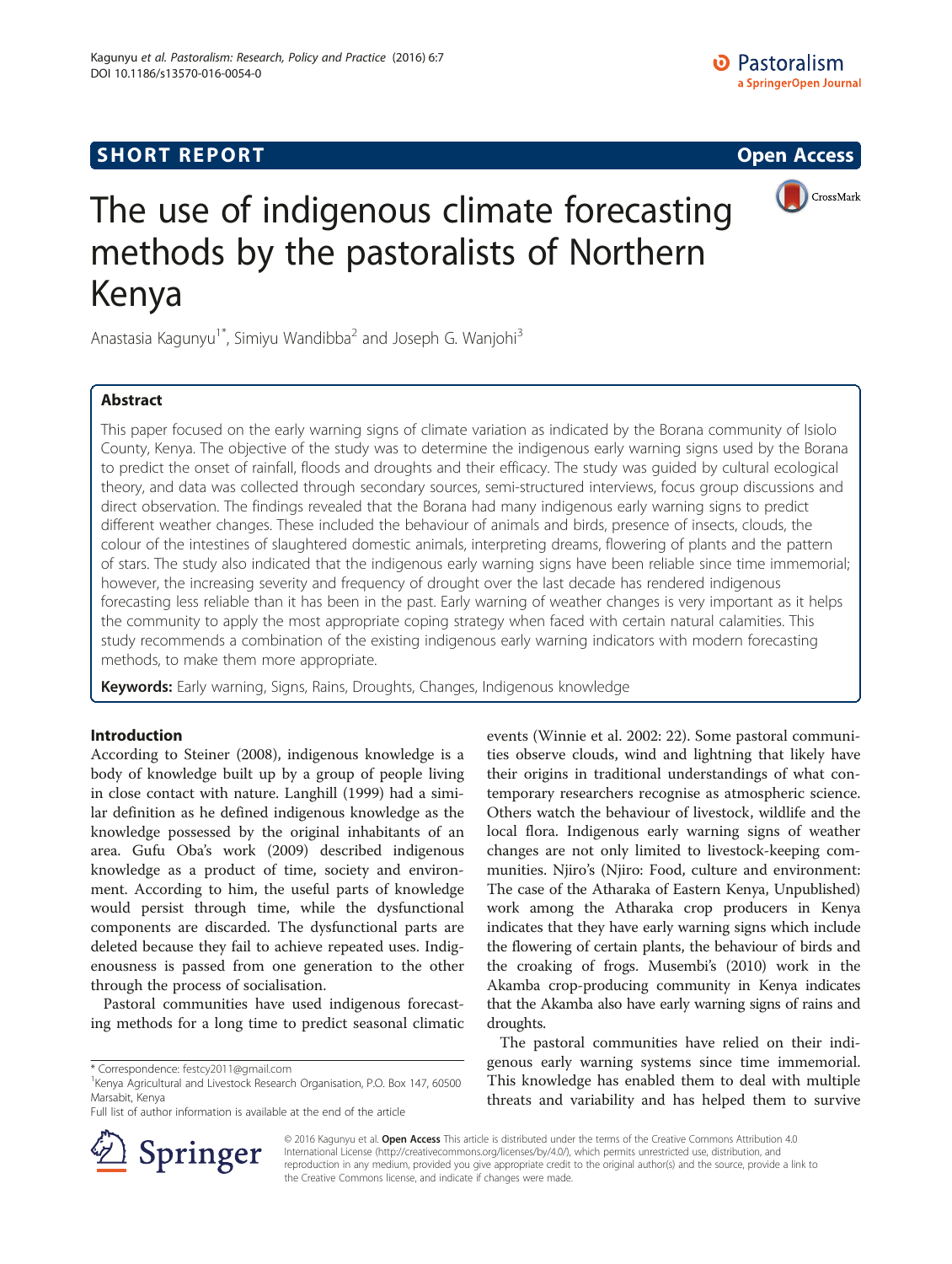and effectively use the harsh and highly variable environment. However, many traditional forecasting methods are perceived as becoming less reliable with increasing climate variability. Climate variability has led to recurrent, severe and prolonged droughts. In the past, a major drought was normally expected once every 10 years; in the past three decades, major droughts recurred after every three to four years and sometimes after two years (Kaitho et al. [2006](#page-5-0)). The timing of the rain by pastoral communities is an important issue as it indicates when to migrate with their livestock to different areas. The complications brought by climate change and variability have led to researchers becoming concerned about whether the Borana community uses any indigenous early warning signs to predict the weather variation and whether they are reliable. The study was guided by these objectives: to identify the early warning signs used by the Borana community to predict the onset of weather changes and to establish the efficacy of the early warning signs used by the Borana in the context of climate change.

# Study site

This study took place in Isiolo County which is situated in Northern Kenya (Figure 1). The County borders Marsabit County to the north, Garrissa to the southeast, Wajir County to the east and Meru County to the south (GoK [2005\)](#page-5-0). The County covers an area of 25,605 km<sup>2</sup>. It is divided into six administrative divisions, namely, Central, Garbatulla, Sericho, Merti, Oldonyiro and Kinna (GOK [2004\)](#page-5-0).

Most of the County is a flat, low-lying plain, which rises gradually from an altitude of about 200 m above sea level at Lorian Swamp in the northern part to about 300 m above sea level. The County is semi-arid since it is hot and dry most of the year. It has two rainfall seasons, the long and short rains, with the long rains coming mainly in March to May while the short rains come between October and November (GOK [2004\)](#page-5-0). Rainfall is scarce and unreliable, which means it cannot support perennial agricultural crops. Livestock production is the major economic activity.

#### Methods

#### Study population and and sampling procedure

The study population consisted of Borana men and women household heads of Isiolo County. The unit of analysis was the individual man and woman household.

The sample consisted of 206 men and 194 women. The proportion of men was more because men were more readily available.

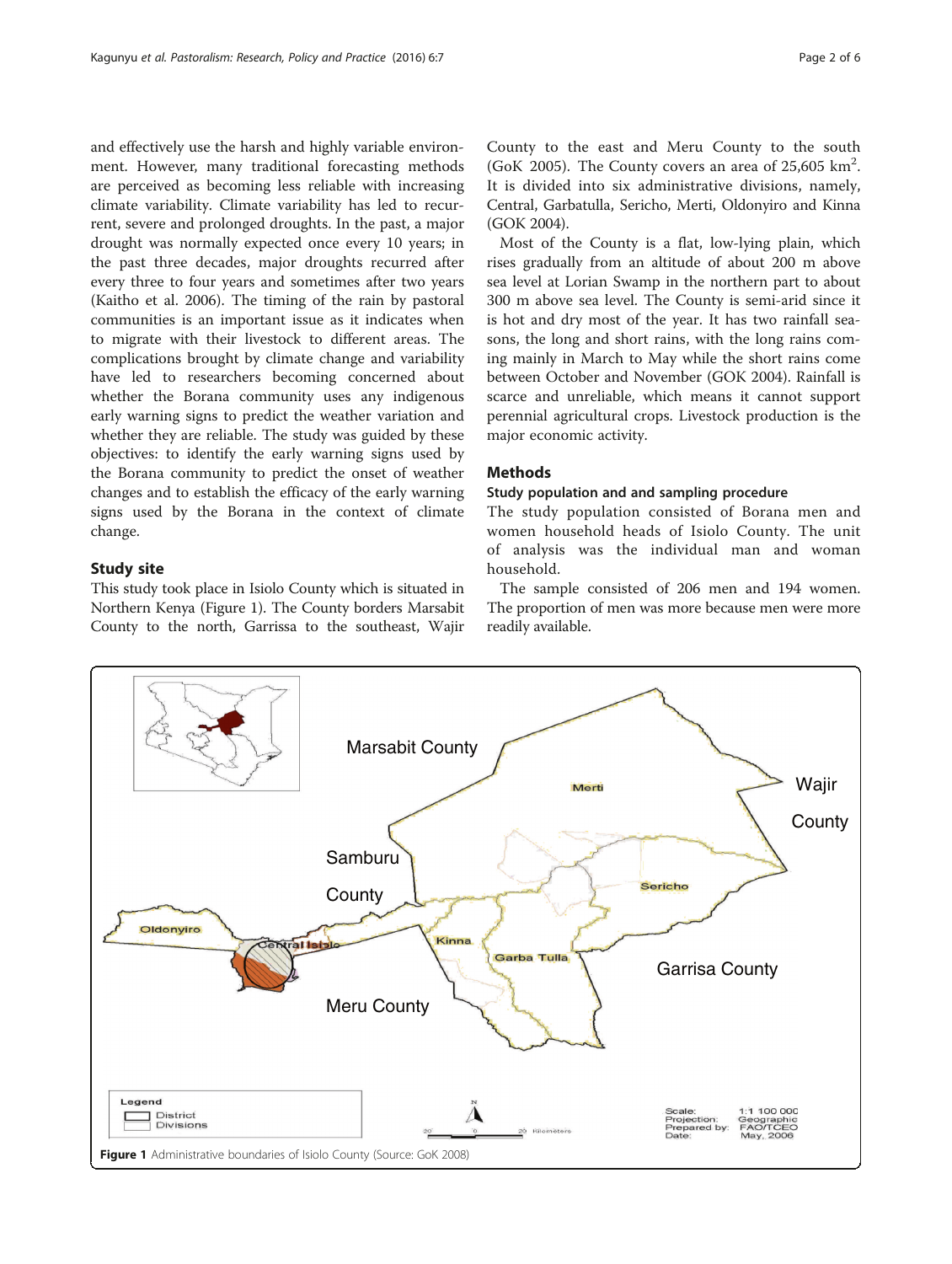This study collected both qualitative and quantitative data. Systematic sampling was applied to select households for the interview. The sampling interval was determined by the equation given below:

Sampling interval = 
$$
\frac{n}{N}
$$

where

 $n$  = required sample size  $N =$  population size  $n = 400$  $N = 4,000$ 

Sampling interval  $=$   $\frac{400}{4,000}$   $=$   $\frac{1}{10}$  (i.e 1 in 10)

Microsoft Excel FUNCTION = RANDBETWEEN (1, 10) was used to select a random starting number for the first household to be included in the sample, which happened to be number 8.

Purposive sampling was used to select focus group participants. Secondary data was collected from the literature, while primary data was gathered using questionnaires focus group discussions, and by direct observation.

#### Secondary sources

The literature reviewed included available literature on the Borana, climatic onditions (droughts and floods), coping strategies and adaptive strategies.

#### Interviews

Interviews were conducted with household heads, male or female, through the administration of a questionnaire on their perception of droughts and early warning signs of droughts, rains and floods. The household heads were also asked to describe the effects droughts had on their livelihoods and coping strategies. They also gave answers about the external agencies assisting the pastoralists to cope with various disasters and the type of assistance the communities received.

# Focus group discussions

Two focus groups discussions were conducted. Each group had 10 participants who were selected purposively withmen and women above 45 years of age. The issues discussed included the indicators of the community's early warning systems for normal rains, floods and droughts. The other issue discussed was the reliability of these early warning signs.

#### Direct observation

Direct observation was another method used to collect data on early signs. The researcher made observation of vegetation, birds, insects, stars and the status of the sky as indicating whether there would be rains or droughts. The behaviour of animals and that of young children was also observed.

#### Data processing and analysis

Data obtained from focus group discussions and direct observation were sorted and interpreted in relation to the research objectives, to provide overall interpretations of the findings, showing how thematic areas and issues relate to one another. These themes included early warning signs of rains, floods, droughts and El Niño and reliability of these signs. On the other hand, quantitative data derived from the household interviews were edited, coded and analysed using the Statistical Package for Social Sciences (SPSS) software version 20 spreadsheets. Descriptive statistics were run to give frequencies and percentages.

#### Findings and discussion

# Climatic trends of Isiolo

Kenya has suffered a series of droughts and floods which have had devastating socio-economic and environmental consequences (Serigne and Verchot [2006](#page-5-0)). This has been attributed to climate change and variability. The arid and semi-arid lands (ASALs) are by far the most vulnerable. According to the GoK [\(2002\)](#page-5-0), prolonged droughts affect the people living in Isiolo County and recur very often leading to losses of livestock and human beings. On the other hand, floods, although they are not very common, are very devastating whenever they occur since they led to deaths by drowning and landslides, loss of properties and displacement of people. Huho and Kosonei's ([2014\)](#page-5-0) report gives a chronology of the most recent droughts and floods in Kenya and Isiolo as follows: There were droughts in 2012, 2011, 2009, 2008, 2007, 2006, 2005, 2004, 2001, 2000, 1999, 1996, 1995, 1994, 1992, 1991, 1984 and 1980. There were trends of heavy rainfall and floods in 2011, 2006 and 2002, and in 1997/1998, there were heavy El Niño-induced rains.

#### Early warning signs of normal rains and floods

Various signs were used by the community to predict the onset of rains (Figure [2\)](#page-3-0). For example, about half (53%) of the respondents stated that they observed the pattern of seven stars. According to them, these stars formed a particular pattern which showed whether it would rain or not. The location of the stars was also an indicator of the amount of rain and how soon it would rain. This was supported by focus group discussions. On the other hand, about a third (31%) of the respondents said that some trees produce flowers before it rains. They gave examples of Acacia nilotica, Acacia tortillas and Balanites aegyptiaca. Participants in one focus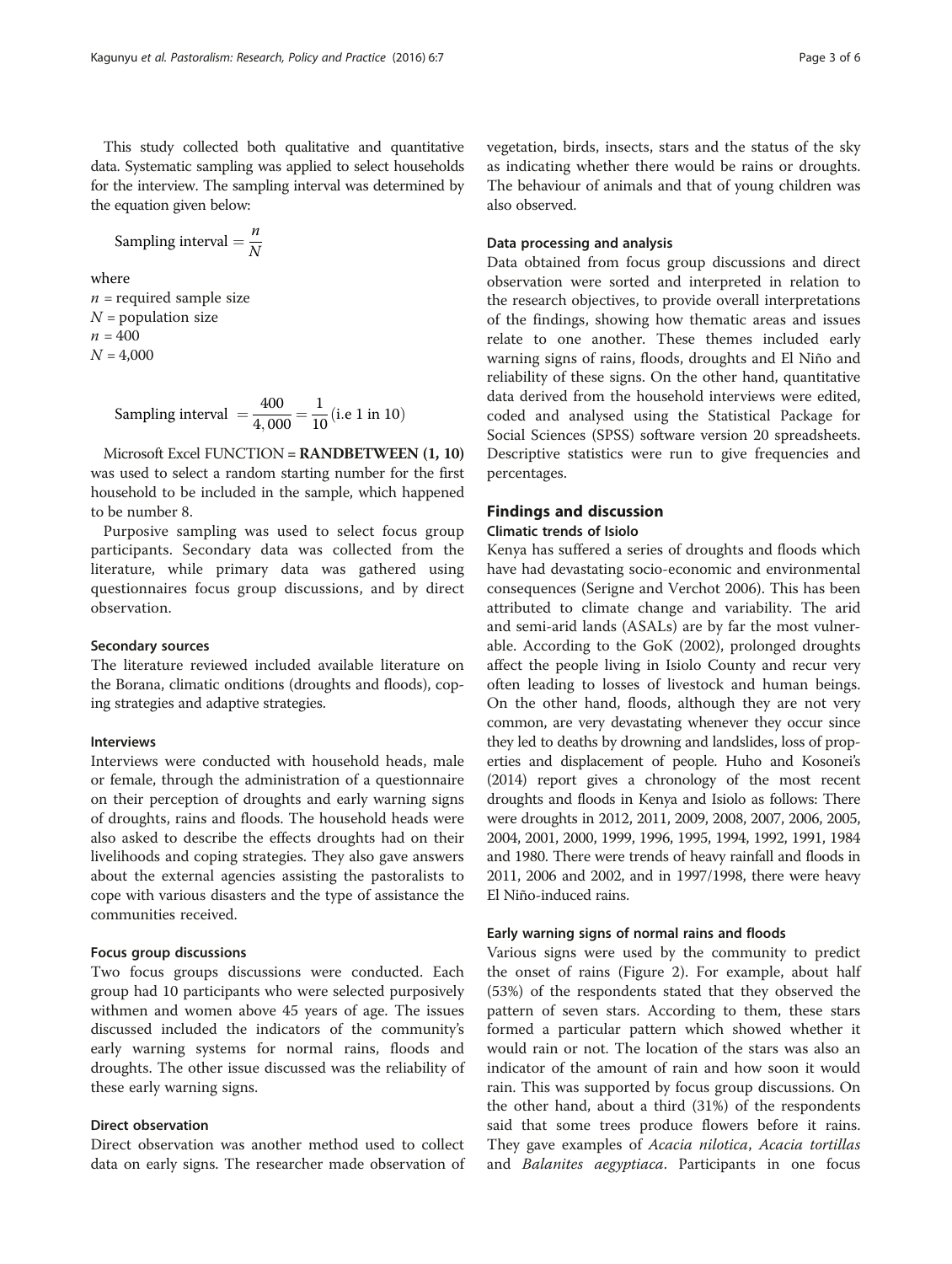<span id="page-3-0"></span>

group discussion gave similar information as evidenced by the following statement: 'A few days before the onset of the rains, Acacia trees start flowering. They also become very green'. Another 16% of the respondents stated that through observation of some birds' movement and the sound made, there was an indication that the rains were about to start. The local names for these birds are bararatu, buriya, urudhudhe and lakab. Figure 2 summarises these responses.

During the focus group discussions, other signs were given as indicators of normal rains. The discussants stated that a few days before the onset of rains, domestic animals would refuse to enter their sheds and this behaviour was interpreted to mean that it had rained heavily and the shed was flooded.

Another sign was that a few days before it rained, livestock would refuse to get up unless forced to do so. Focus group discussions also revealed that elders could tell if it would rain by observing the intestines of slaughtered animals and if their colour was red, that was an indication that it would start to rain. Similarly, various signs were given by respondents as indicators of floods. Some of the signs were similar to those of normal rains such as the flowering of trees, the pattern of stars and the movement of certain birds and the noise they made. In addition, there were signs such as the increased presence of crickets, butterflies and other insects.

# Early warning signs of droughts

Various signs were given as early warnings of droughts as shown in Figure [3](#page-4-0). About two fifths (41%) of the respondents said that elders observed the intestines of slaughtered animals and if their colour was black, that was an indication that there would be a drought or war. Sixteen per cent of the respondents stated that before the onset of a drought, the weather would become extremely hot, 15% said that some trees shed their leaves, 12% talked of the sounds and movements made by some birds, while 11.5% mentioned the pattern of stars in the sky. Lastly, 4.5% of the respondents said that by observing the sky, their people would be able to predict whether there would be drought or not. For instance, if the sky was very clear without clouds, it was an indication that there would be drought. Figure [3](#page-4-0) gives a summary of the responses.

There was consensus among the FGD participants on the behaviour of domestic animals before the coming of a drought. According to them: 'Before drought sets in animals are restless in the boma [enclosure], neither sleeping nor sitting. When they go for grazing and browsing they are usually unsettled and disappear in pairs to the bush and stay there until sunset.' (FGD participants).

#### Reliability of the early warning signs

On whether the early warning signs were reliable or not, most of the respondents (74.8%) stated that they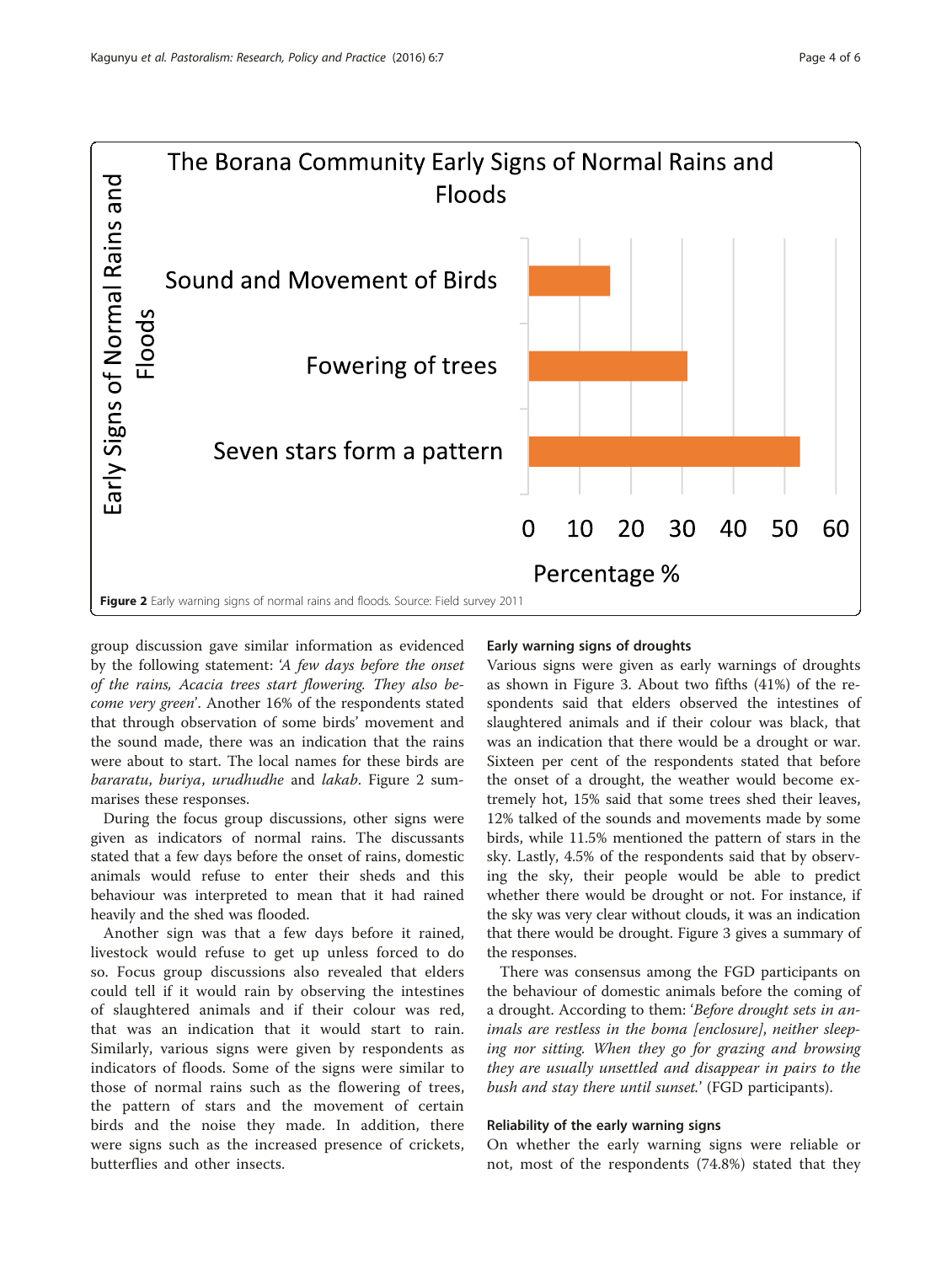<span id="page-4-0"></span>

were reliable, while 14.3% indicated that they used to be reliable only in the olden days. Focus group discussions suggested that the early warning signs used by the Borana were very reliable. They said that they had relied on their indigenous forecasting methods to predict impending seasonal events since time immemorial. According to the discussants, there were village elders (wazee) who were consulted and warned the community of any impending calamities such as droughts, floods and wars.

However, 11% of the respondents said that the early warning signs were not reliable at all. Some of these respondents added that their religion was opposed to observing the stars.

# Recommendations

This study reveals that the Borana community relied on their indigenous forecasting methods to predict impending seasonal events. This indigenous knowledge has enabled the Borana pastoral community to develop indigenous coping strategies which have assisted them to cope with natural disasters in the past. However, increasing climate variability, severity and frequency over the last decade render indigenous forecasting methods less reliable than they used to be in the past.

Therefore, this study recommends a combination of the existing indigenous early warning indicators with modern forecasting methods to make them more appropriate.

#### Competing interests

The authors declare that they have no competing interests.

#### Authors' contributions

AWK identified the research site, recruited the enumerators and collected and analysed the data. SW's contribution included supervision of the researcher during the data collection and editing the work, while JGW's contribution included the data analysis and editing the work. All authors read and approved the final manuscript.

#### Authors' information

Anastasia Wanjiku Kagunyu is a PhD holder from the University of Nairobi. She is a Senior Research Officer at Kenya Agricultural Research Institute, working as a socio-economist. She has coordinated projects funded by the World Bank and European Union in the arid and semi-arid regions of Kenya. She has carried out policy-related work, research, community development, university lecturing and monitoring and evaluation, local and international organisations based in Kenya.

Simiyu Wandibba is a Professor in Anthropology. He works as a senior lecturer at the University of Nairobi at the Institute of Anthropology, Gender and African Studies. He has supervised many students at both Masters and PhD levels.

Joseph Gatura Wanjohi is a post-graduate student at the Catholic University of Eastern Africa. He works as an instructor at the school of the deaf Technical Institute Karen. He was a project coordinator of SOS based in Nairobi.